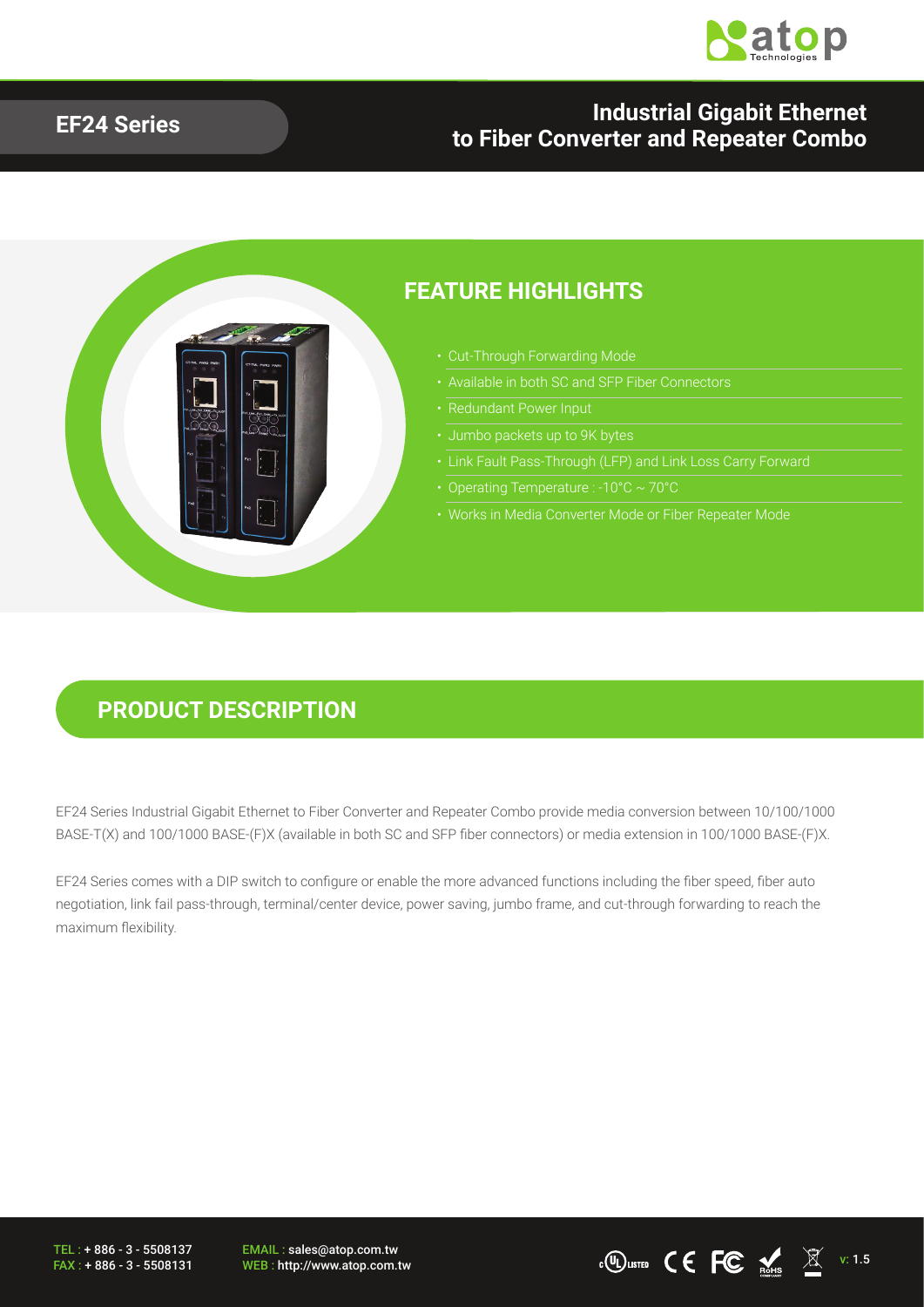

## **SPECIFICATIONS**

| <b>Technical Specifications</b>      |                                                                                                                                                                       |                   |  |  |
|--------------------------------------|-----------------------------------------------------------------------------------------------------------------------------------------------------------------------|-------------------|--|--|
| Model Name                           | EF24                                                                                                                                                                  |                   |  |  |
| <b>Technology</b>                    |                                                                                                                                                                       |                   |  |  |
| Standards                            | IEEE 802.3 for 10BASE-T<br>IEEE 802.3u for 100BASE-T(X) and 100BASE-FX<br>IEEE 802.3ab for 1000BASE-T<br>IEEE 802.3z for 1000BASE-X                                   |                   |  |  |
| <b>Interface</b>                     |                                                                                                                                                                       |                   |  |  |
| RJ45 Ports                           | 10/100/1000BASE-T(X) auto negotiation speed                                                                                                                           |                   |  |  |
| <b>Fiber Ports</b>                   | 100/1000BASE-(F)X or SFP Slot                                                                                                                                         |                   |  |  |
| <b>LED</b> Indicators                | PWR1, PWR2, CT-TML, Fx1_Link, Fx2_Link, Fx1_OAM, FP/MC, Fx_LLCF, Tx_LLCF                                                                                              |                   |  |  |
| <b>DIP Switch</b>                    | Media Converter / Repeater mode, Fiber Speed mode, Link Transparency, TS-1000 Terminal<br>/ Center mode, Power Save, Fiber Auto Negotiation, Jumbo Frame, Cut-through |                   |  |  |
| <b>Power Management</b>              |                                                                                                                                                                       |                   |  |  |
| Input Voltage                        | 9-48 VDC                                                                                                                                                              |                   |  |  |
| Input Current                        | Max. 0.3A @ 9VDC                                                                                                                                                      |                   |  |  |
| Connector                            | Removable 5-pin Terminal Block                                                                                                                                        |                   |  |  |
| Reverse Polarity Protection          | Present                                                                                                                                                               |                   |  |  |
| <b>Physical Characteristics</b>      |                                                                                                                                                                       |                   |  |  |
| Housing                              | Metal, IP30 protection                                                                                                                                                |                   |  |  |
| Dimensions ( $W \times H \times D$ ) | 32mm x 90mm x 110mm (1.26 x 3.54 x 4.33 in)                                                                                                                           |                   |  |  |
| Weight                               | EF24-1G-2Fm-SC-550M / EF24-1G-2Fs-SC-10:330g<br>EF24-1G-2SFP: 340g                                                                                                    |                   |  |  |
| Installation                         | DIN-Rail, Wall-Mount (optional kit)                                                                                                                                   |                   |  |  |
| <b>Environmental Limits</b>          |                                                                                                                                                                       |                   |  |  |
| <b>Operating Temperature</b>         | $-10^{\circ}$ C ~ 70°C (14°F ~ 158°F)                                                                                                                                 |                   |  |  |
| Storage Temperature                  | $-40^{\circ}$ C ~ 85°C (-40°F ~ 185°F)                                                                                                                                |                   |  |  |
| Ambient Relative Humidity            | $5 \sim 95$ %, $55^{\circ}$ C (non-condensing)                                                                                                                        |                   |  |  |
| <b>Optical Fiber Specifications</b>  |                                                                                                                                                                       |                   |  |  |
| Mode                                 | Multi-mode                                                                                                                                                            | Single-mode       |  |  |
| <b>Distance</b>                      | 550M                                                                                                                                                                  | 10KM              |  |  |
| <b>Bit Rate</b>                      | 1250Mbps                                                                                                                                                              | 1250Mbps          |  |  |
| Wavelength (nm)                      | 850                                                                                                                                                                   | 1310              |  |  |
| Application                          | 1000Base-SX                                                                                                                                                           | 1000Base-LX       |  |  |
| Tx Power (dBm)                       | $-9.5 - -4$                                                                                                                                                           | $-9.5 - 3$        |  |  |
| Rx Sensitivity (dBm)                 | $-18$                                                                                                                                                                 | $-20$             |  |  |
| Remark                               | EF24-1G-2Fm-SC-550M                                                                                                                                                   | EF24-1G-2Fs-SC-10 |  |  |

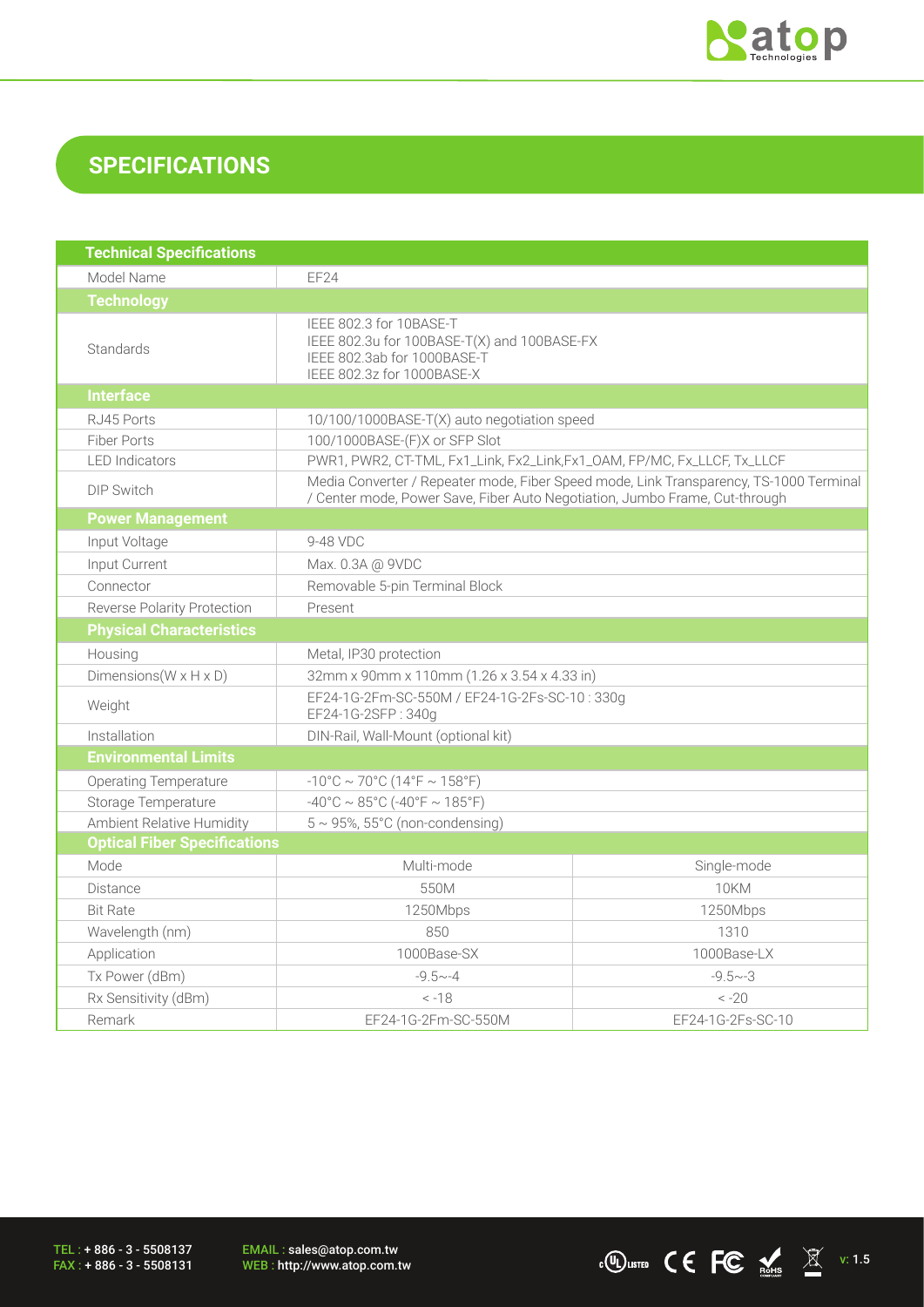

## **REGULATORY APPROVALS**

| <b>Regulatory Approvals</b> |                                                                                                                       |                                                                              |                                                                                        |                               |  |
|-----------------------------|-----------------------------------------------------------------------------------------------------------------------|------------------------------------------------------------------------------|----------------------------------------------------------------------------------------|-------------------------------|--|
| Safety                      | CB (IEC62368-1/EN62368-1)                                                                                             |                                                                              |                                                                                        |                               |  |
| <b>EMC</b>                  | FCC Part 15, Subpart B, Class A<br>EN55032<br>EN61000-6-4<br>EN 61000-3-2<br>EN 61000-3-3<br>EN 55024<br>EN 61000-6-2 |                                                                              |                                                                                        |                               |  |
| <b>Test Item</b>            |                                                                                                                       | <b>Item</b>                                                                  | <b>Value</b>                                                                           | <b>Level</b>                  |  |
| IEC 61000-4-2               | <b>ESD</b>                                                                                                            | Contact Discharge<br>Air Discharge                                           | ±6KV<br>$±8$ KV                                                                        | 3<br>3                        |  |
| IEC 61000-4-3               | <b>RS</b>                                                                                                             | 80-1000MHz                                                                   | 10 V/m                                                                                 | 3                             |  |
| IEC 61000-4-4               | <b>EFT</b>                                                                                                            | <b>AC Power Port</b><br>DC Power Port<br>Signal Port                         | $±2.0$ KV<br>$±2.0$ KV<br>$±1.0$ KV                                                    | 3<br>3<br>3                   |  |
| IEC 61000-4-5               | Surge                                                                                                                 | <b>AC Power Port</b><br><b>AC Power Port</b><br>DC Power Port<br>Signal Port | Line-to Line+1.0KV<br>Line-to Earth±2.0KV<br>Line-to Line±1.0KV<br>Line-to Earth±1.0KV | 3<br>3<br>3<br>$\overline{2}$ |  |
| IEC 61000-4-6               | CS                                                                                                                    | Conducted(Enclosure)                                                         | 10 Vrms                                                                                | 3                             |  |
| IEC 61000-4-8               | PFMF                                                                                                                  | (Enclosure)                                                                  | AC 50/60 Hz 30 A/m                                                                     | 4                             |  |
| IEC 61000-4-11              | <b>DIP</b>                                                                                                            | <b>AC Power Port</b>                                                         |                                                                                        |                               |  |
| Shock                       |                                                                                                                       | MIL-STD-810F Method 516.5                                                    |                                                                                        |                               |  |
| Drop                        |                                                                                                                       | MIL-STD-810F Method 516.5                                                    |                                                                                        |                               |  |
| Vibration                   |                                                                                                                       | MIL-STD-810F Method 514.5 C-1 & C-2                                          |                                                                                        |                               |  |
| RoHS                        | Yes                                                                                                                   |                                                                              |                                                                                        |                               |  |
| <b>MTBF</b>                 |                                                                                                                       | 372,537.84 hrs / 42.52 years (25°C)                                          |                                                                                        |                               |  |
| Warranty                    | 5 years                                                                                                               |                                                                              |                                                                                        |                               |  |

# **ORDERING INFORMATION**

| <b>Ordering information</b> |                                                                                                                                             |
|-----------------------------|---------------------------------------------------------------------------------------------------------------------------------------------|
| <b>Model name</b>           | <b>Enclosure</b>                                                                                                                            |
| EF24-1G-2Fm-SC-550M         | Industrial Gigabit Ethernet-to-Fiber Media Converter and Repeater, multimode, SC connector, Link<br>Fault Pass-Through, Auto Speed, 550 M   |
| EF24-1G-2Fs-SC-10           | Industrial Gigabit Ethernet-to-Fiber Media Converter and Repeater, single-mode, SC connector, Link<br>Fault Pass-Through, Auto Speed, 10 KM |
| $EF24-1G-2SFP$              | Industrial Gigabit Fast Ethernet-to-Fiber Media Converter and Repeater, Link Fault Pass-Through,<br>Auto Speed, SFP                         |

TEL : + 886 - 3 - 5508137 FAX : + 886 - 3 - 5508131 EMAIL : sales@atop.com.tw<br>WEB : http://www.atop.com.tw